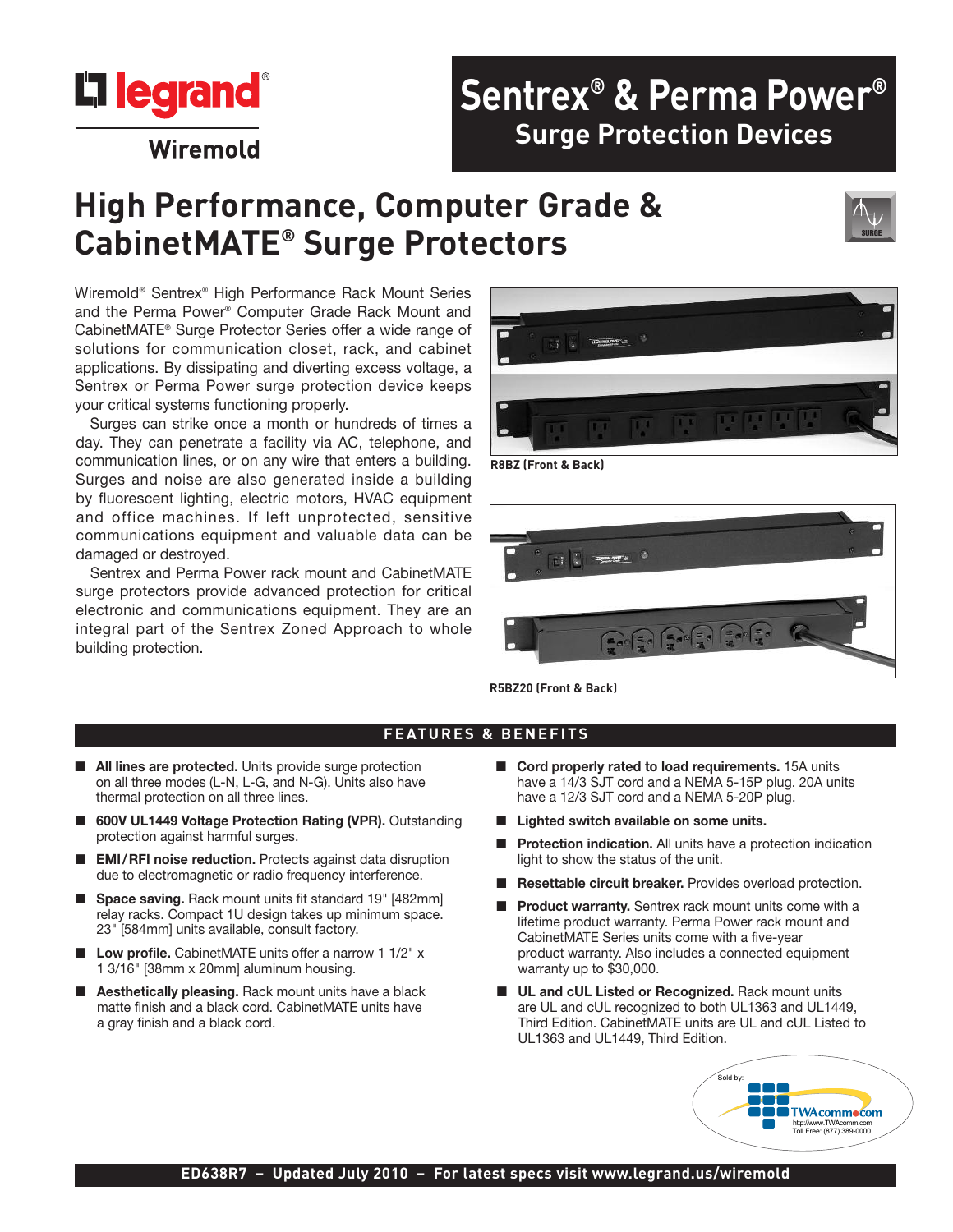# **Sentrex High Performance Surge Protectors**

| <b>Sentrex High Performance</b><br><b>Surge Protector Specifications</b> |                                                                     |  |  |  |
|--------------------------------------------------------------------------|---------------------------------------------------------------------|--|--|--|
| <b>Surge Protection Circuitry</b>                                        | 3 element, 3 stage hybrid circuit                                   |  |  |  |
| <b>UL1449 Voltage Protection Rating</b>                                  | 600 Volts                                                           |  |  |  |
| <b>Maximum Surge Current</b>                                             | 56,000 Amps (32,000<br>Amps L-N, 12000 Amps<br>L-G, 12000 Amps N-G) |  |  |  |
| <b>Noise Reduction</b>                                                   | $+50$ dB                                                            |  |  |  |
| <b>Response Time</b>                                                     | Less than 1 nanosecond                                              |  |  |  |
| <b>Product Warranty</b>                                                  | Lifetime                                                            |  |  |  |
| <b>Connected Equipment Warranty</b>                                      | \$30,000                                                            |  |  |  |

### **Catalog No./Item Description/Specifications Sentrex High Performance Surge Protector Ordering Information**



**R5S/R5S-15 High Performance Surge Protector** – Six rear outlets, lighted switch. 6' [1.8m] or 15'  $[4.6m]$  cord.



# **Perma Power Computer Grade Surge Protectors**

| <b>Perma Power Computer Grade Surge Protector Specifications</b> |                                                                 |  |  |
|------------------------------------------------------------------|-----------------------------------------------------------------|--|--|
| <b>Surge Protection Circuitry</b>                                | Single Stage                                                    |  |  |
| <b>UL1449 Voltage Protection Rating</b>                          | 600 Volts                                                       |  |  |
| <b>Maximum Surge Current</b>                                     | 36,000 Amps (12,000 Amps L-N, 12,000 Amps L-G, 12,000 Amps N-G) |  |  |
| <b>Noise Reduction</b>                                           | $+35$ dB                                                        |  |  |
| <b>Response Time</b>                                             | Less than 1 nanosecond                                          |  |  |
| <b>Product Warranty</b>                                          | 5-Year                                                          |  |  |
| <b>Connected Equipment Warranty</b>                              | \$10,000                                                        |  |  |

| Perma Power Computer Grade Surge Protector Ordering Information |                                                                                                                                                                                                                                       |  |                          |                                                                                                                                                         |  |  |
|-----------------------------------------------------------------|---------------------------------------------------------------------------------------------------------------------------------------------------------------------------------------------------------------------------------------|--|--------------------------|---------------------------------------------------------------------------------------------------------------------------------------------------------|--|--|
| <b>Catalog No./Item</b>                                         | <b>Description/Specifications</b>                                                                                                                                                                                                     |  | <b>Catalog No./Item</b>  | <b>Description/Specifications</b>                                                                                                                       |  |  |
| R8BZ/R8BZ-15                                                    | <b>Computer Grade Surge</b><br><b>Protector</b> - Eight rear outlets,<br>lighted switch. Receptacles<br>rotated 90° and 4 outlets spaced<br>to accommodate transformers.<br>6' [1.8m] or 15' [4.6m] cord.<br>$\mathbf{M}_{\text{us}}$ |  | R5BZ20/R5BZ20-15<br>F: B | 20A Computer Grade Surge<br><b>Protector</b> – Six 20A rear outlets.<br>On/off switch. 6' [1.8m] or 15'<br>$[4.6m]$ cord.<br>$\mathbf{M}$ <sub>us</sub> |  |  |
| R5BZ/R5BZ-15                                                    | <b>Computer Grade Surge</b><br><b>Protector</b> – Six rear outlets,<br>lighted switch. 6' [1.8m] or 15'<br>$[4.6m]$ cord.<br>$_{\circ}M_{\rm us}$                                                                                     |  | R5BZ20X/R5BZ20X-15       | 20A Computer Grade Surge<br><b>Protector</b> – Six 20A rear outlets.<br>6' [1.8m] or 15' [4.6m] cord.<br>$\mathbf{r}$                                   |  |  |
| <b>R5BZX/R5BZX-15</b>                                           | <b>Computer Grade Surge</b><br><b>Protector</b> – Six rear outlets.<br>6' [1.8m] or 15' [4.6m] cord.                                                                                                                                  |  |                          |                                                                                                                                                         |  |  |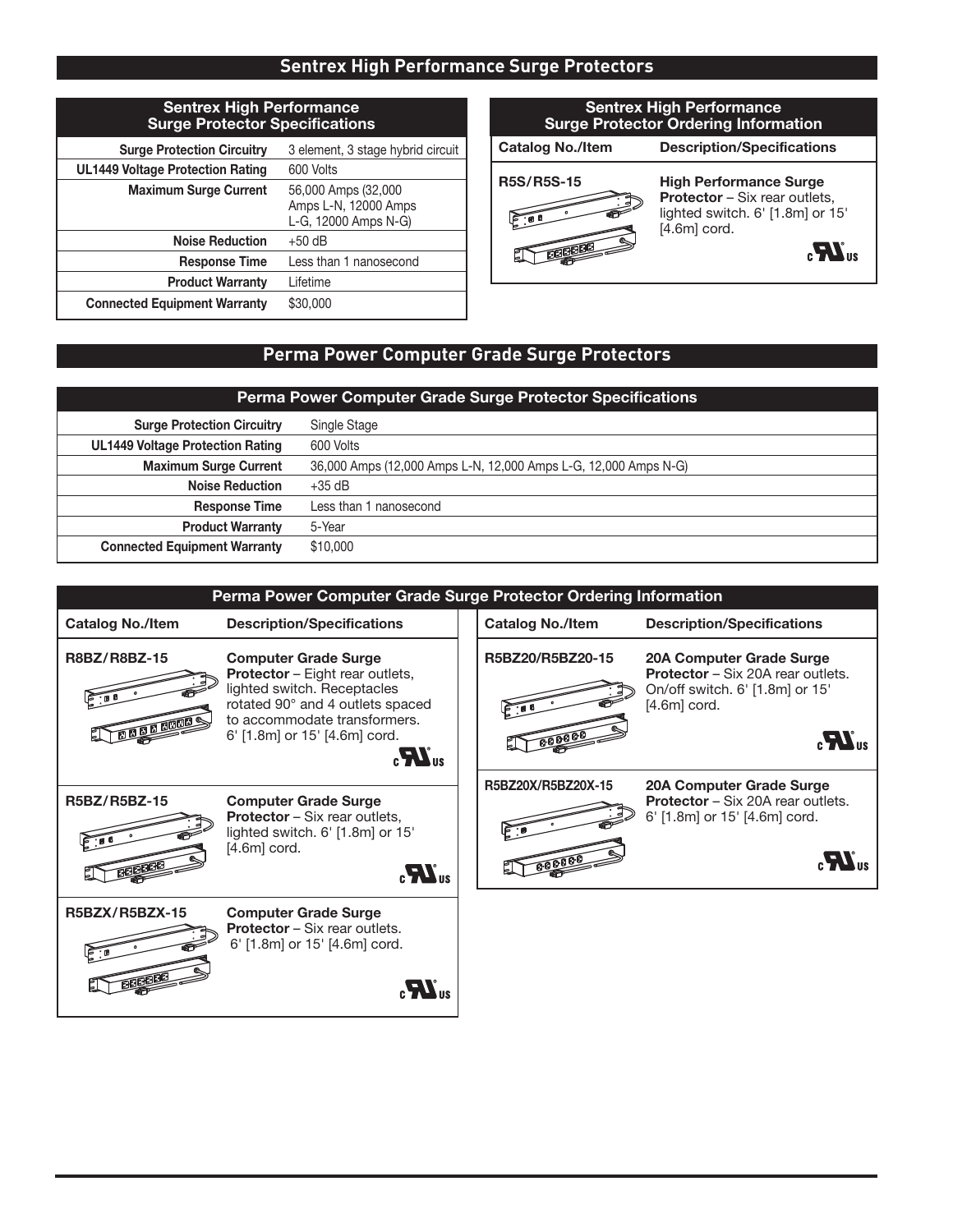#### **CabinetMATE Surge Protectors**

|                                         | <b>CabinetMATE Surge Protector Specifications</b>               |
|-----------------------------------------|-----------------------------------------------------------------|
| <b>Surge Protection Circuitry</b>       | Single Stage                                                    |
| <b>UL1449 Voltage Protection Rating</b> | 600 Volts                                                       |
| <b>Maximum Surge Current</b>            | 36,000 Amps (12,000 Amps L-N, 12,000 Amps L-G, 12,000 Amps N-G) |
| <b>Noise Reduction</b>                  | $+35$ dB                                                        |
| <b>Response Time</b>                    | Less than 1 nanosecond                                          |
| <b>Product Warranty</b>                 | 5-Year                                                          |

| 15A CabinetMATE Surge Protector Ordering Information |                                                                                                                                        |                             |        |                                                                                                                                       |  |                                    |    |                                                                                                                        |
|------------------------------------------------------|----------------------------------------------------------------------------------------------------------------------------------------|-----------------------------|--------|---------------------------------------------------------------------------------------------------------------------------------------|--|------------------------------------|----|------------------------------------------------------------------------------------------------------------------------|
| Catalog No./<br><b>Item</b>                          | Description/<br><b>Specifications</b>                                                                                                  | Catalog No./<br><b>Item</b> |        | Description/<br><b>Specifications</b>                                                                                                 |  | <b>Catalog No./</b><br><b>Item</b> |    | Description/<br><b>Specifications</b>                                                                                  |
| 4810BCS/<br>4810BDS<br>$\mathfrak{g}$                | <b>CabinetMATE Surge</b><br>Protector - Ten<br>outlets. 6' [1.8m] or<br>15' [4.6m] cord.<br>Length 48" [1.2m].<br>շ (Սլ) <sub>us</sub> | 7011BCS/<br>7011BDS         | 所<br>Ö | <b>CabinetMATE Surge</b><br><b>Protector - Eleven</b><br>outlets. 6' [1.8m] or<br>15' [4.6m] cord.<br>Length 70" [1.8m].<br>$c(U)$ us |  | 7712BCS/<br>7712BDS                | 0I | <b>CabinetMATE Surge</b><br><b>Protector - Twelve</b><br>outlets. 6' [1.8m] or<br>15' [4.6m] cord.<br>Length 77" [2m]. |

#### **WHY DON'T WE SPECIFY JOULES?**

The Joule rating does not provide an accurate indication of the robustness of a surge suppressor. The Joule rating is energy over time and it is very easy to artificially inflate the Joule rating by changing the time base. The Institute of Electrical and Electronics Engineers (IEEE) as well as the National Electrical Manufacturers Association (NEMA) both warn against using Joules to compare surge suppressors.

A much better indication of the robustness of a surge suppressor is the Nominal Discharge Current (I<sub>n</sub>). The Nominal Discharge Current is a rating of the current surge current the surge suppressor can handle for 15 surges and still remain functional. This rating is independently verified by Underwriters Laboratories (UL) and the rating is required to be marked on the surge suppressor.

In fact, UL requires that the surge suppressor must have an I<sub>n</sub> rating of 3kA or it is not suitable for installation closer than 30 feet [10m] from the service entrance. All of our surge suppressors have an  $I_n$  rating of 3kA and can be used anywhere in the building.

When comparing surge suppressors, don't be fooled by the Joule game. Look for an  $I_n$  rating of 3kA to be sure you are getting the best in surge suppression.